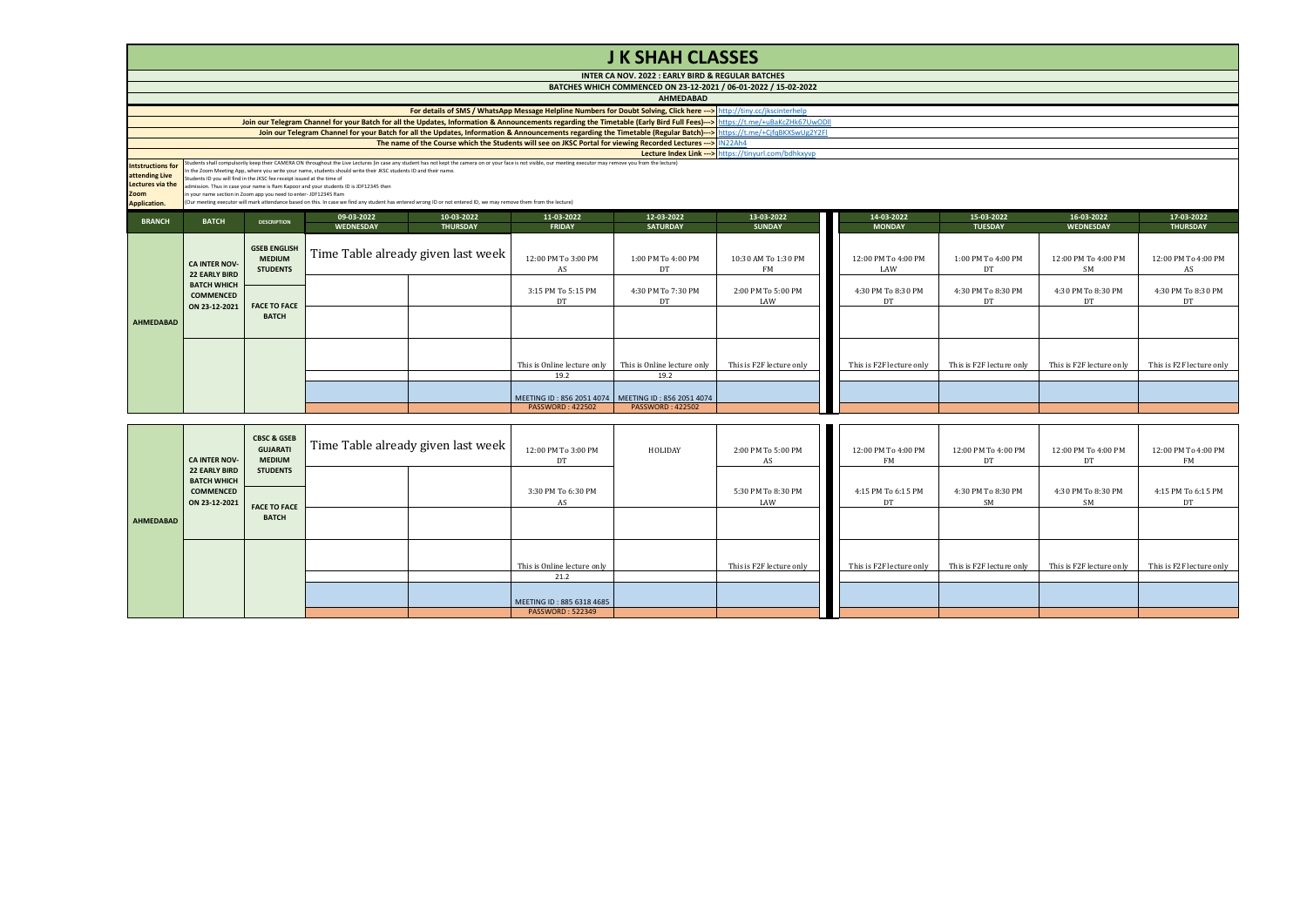## **J K SHAH CLASSES**

|                          | INTER CA NOV. 2022 : EARLY BIRD & REGULAR BATCHES                                                             |                    |                                                                                                                                                                    |                 |                                                                                                                                                                                                                  |                 |                                                                                                                                                                             |               |                |                  |                 |  |
|--------------------------|---------------------------------------------------------------------------------------------------------------|--------------------|--------------------------------------------------------------------------------------------------------------------------------------------------------------------|-----------------|------------------------------------------------------------------------------------------------------------------------------------------------------------------------------------------------------------------|-----------------|-----------------------------------------------------------------------------------------------------------------------------------------------------------------------------|---------------|----------------|------------------|-----------------|--|
|                          | BATCHES WHICH COMMENCED ON 23-12-2021 / 06-01-2022 / 15-02-2022                                               |                    |                                                                                                                                                                    |                 |                                                                                                                                                                                                                  |                 |                                                                                                                                                                             |               |                |                  |                 |  |
|                          | <b>AHMEDABAD</b>                                                                                              |                    |                                                                                                                                                                    |                 |                                                                                                                                                                                                                  |                 |                                                                                                                                                                             |               |                |                  |                 |  |
|                          |                                                                                                               |                    |                                                                                                                                                                    |                 | For details of SMS / WhatsApp Message Helpline Numbers for Doubt Solving, Click here ---> http://tiny.cc/jkscinterhelp                                                                                           |                 |                                                                                                                                                                             |               |                |                  |                 |  |
|                          |                                                                                                               |                    |                                                                                                                                                                    |                 |                                                                                                                                                                                                                  |                 | Join our Telegram Channel for your Batch for all the Updates, Information & Announcements regarding the Timetable (Early Bird Full Fees)---> https://t.me/+uBaKcZHk67UwODll |               |                |                  |                 |  |
|                          |                                                                                                               |                    |                                                                                                                                                                    |                 |                                                                                                                                                                                                                  |                 | Join our Telegram Channel for your Batch for all the Updates, Information & Announcements regarding the Timetable (Regular Batch)--> https://t.me/+CjfqBKXSwUg2Y2FI         |               |                |                  |                 |  |
|                          | The name of the Course which the Students will see on JKSC Portal for viewing Recorded Lectures --- > IN22Ah4 |                    |                                                                                                                                                                    |                 |                                                                                                                                                                                                                  |                 |                                                                                                                                                                             |               |                |                  |                 |  |
|                          |                                                                                                               |                    |                                                                                                                                                                    |                 |                                                                                                                                                                                                                  |                 | Lecture Index Link ---> https://tinyurl.com/bdhkxyvp                                                                                                                        |               |                |                  |                 |  |
| <b>Intstructions for</b> |                                                                                                               |                    |                                                                                                                                                                    |                 | Students shall compulsorlly keep their CAMERA ON throughout the Live Lectures (in case any student has not kept the camera on or your face is not visible, our meeting executor may remove you from the lecture) |                 |                                                                                                                                                                             |               |                |                  |                 |  |
| attending Live           |                                                                                                               |                    | In the Zoom Meeting App, where you write your name, students should write their JKSC students ID and their name.                                                   |                 |                                                                                                                                                                                                                  |                 |                                                                                                                                                                             |               |                |                  |                 |  |
| Lectures via the         | Students ID you will find in the JKSC fee receipt issued at the time of                                       |                    | admission. Thus in case your name is Ram Kappor and your students ID is JDF12345 then                                                                              |                 |                                                                                                                                                                                                                  |                 |                                                                                                                                                                             |               |                |                  |                 |  |
| Zoom                     | in your name section in Zoom app you need to enter- JDF12345 Ram                                              |                    |                                                                                                                                                                    |                 |                                                                                                                                                                                                                  |                 |                                                                                                                                                                             |               |                |                  |                 |  |
| <b>Application.</b>      |                                                                                                               |                    | (Our meeting executor will mark attendance based on this. In case we find any student has entered wrong ID or not entered ID, we may remove them from the lecture) |                 |                                                                                                                                                                                                                  |                 |                                                                                                                                                                             |               |                |                  |                 |  |
|                          |                                                                                                               |                    | 09-03-2022                                                                                                                                                         | 10-03-2022      | 11-03-2022                                                                                                                                                                                                       | 12-03-2022      | 13-03-2022                                                                                                                                                                  | 14-03-2022    | 15-03-2022     | 16-03-2022       | 17-03-2022      |  |
| <b>BRANCH</b>            | <b>BATCH</b>                                                                                                  | <b>DESCRIPTION</b> |                                                                                                                                                                    |                 |                                                                                                                                                                                                                  |                 |                                                                                                                                                                             |               |                |                  |                 |  |
|                          |                                                                                                               |                    | WEDNESDAY                                                                                                                                                          | <b>THURSDAY</b> | <b>FRIDAY</b>                                                                                                                                                                                                    | <b>SATURDAY</b> | <b>SUNDAY</b>                                                                                                                                                               | <b>MONDAY</b> | <b>TUESDAY</b> | <b>WEDNESDAY</b> | <b>THURSDAY</b> |  |

**WEDNESDAY THURSDAY FRIDAY SATURDAY SUNDAY MONDAY TUESDAY WEDNESDAY THURSDAY**

|                  | <b>CA INTER NOV-</b><br><b>22 EARLY BIRD</b>            | <b>ALL STUDENTS</b><br><b>WHO OPTED FOR</b><br>ONLINE LECTURE | Time Table already given last week | 1:00 PM To 7:30 PM<br>ACCOUNTS | 1:00 PM To 7:30 PM<br>ACCOUNTS | 7:00 AM To 10:00 AM<br>FM       | 12:00 PM To 4:00 PM<br>AS    | 12:00 PM To 4:00 PM<br>SM    | 12:00 PM To 4:00 PM<br>AS                                                           | 12:00 PM To 4:00 PM<br>LAW   |
|------------------|---------------------------------------------------------|---------------------------------------------------------------|------------------------------------|--------------------------------|--------------------------------|---------------------------------|------------------------------|------------------------------|-------------------------------------------------------------------------------------|------------------------------|
|                  | <b>BATCH WHICH</b><br><b>COMMENCED</b><br>ON 23-12-2021 | <b>ONLINE BATCH</b>                                           |                                    |                                |                                | 10:30 AM To 1:30 PM<br>ACCOUNTS | 4:30 PM To 8:30 PM<br>LAW    | 4:30 PM To 8:30 PM           | 4:15 PM To 6:15 PM<br>DT                                                            | 4:30 PM To 8:30 PM<br>SM     |
| <b>AHMEDABAD</b> |                                                         |                                                               |                                    |                                |                                |                                 |                              |                              |                                                                                     |                              |
|                  |                                                         |                                                               |                                    | This is Online lecture only    | This is Online lecture only    | This is Online lecture only     |                              |                              | This is Online lecture only This is Online lecture only This is Online lecture only | This is Online lecture only  |
|                  |                                                         |                                                               |                                    | 72.1                           | 72.1                           | 72.1                            | 72.1                         | 72.1                         | 72.1                                                                                | 72.1                         |
|                  |                                                         |                                                               |                                    | MEETING ID:<br>873 2746 6625   | MEETING ID:<br>873 2746 6625   | MEETING ID:<br>873 2746 6625    | MEETING ID:<br>873 2746 6625 | MEETING ID:<br>873 2746 6625 | MEETING ID:<br>873 2746 6625                                                        | MEETING ID:<br>873 2746 6625 |
|                  |                                                         |                                                               |                                    | PASSWORD: E4cx0G               | PASSWORD: E4cx0G               | PASSWORD: E4cx0G                | PASSWORD: E4cx0G             | PASSWORD: E4cx0G             | PASSWORD: E4cx0G                                                                    | PASSWORD: E4cx0G             |

|                  | CA INTER NOV-                                                  | <b>ALL MEDIUM</b><br><b>BATCH</b> | [ime Table already given last week ] | 12:00 PM To 3:00 PM<br>LAW      | 12:00 PM To 3:00 PM<br>FM    | 2:00 PM To 5:00 PM<br>SM | 12:00 PM To 4:00 PM<br>DT       | 12:00 PM To 4:00 PM<br>LAW | 12:00 PM To 4:00 PM<br>LAW | 12:00 PM To 4:00 PM<br>SM |
|------------------|----------------------------------------------------------------|-----------------------------------|--------------------------------------|---------------------------------|------------------------------|--------------------------|---------------------------------|----------------------------|----------------------------|---------------------------|
|                  | <b>22 EARLY BIRD</b><br><b>BATCH WHICH</b><br><b>COMMENCED</b> | <b>FACE TO FACE</b>               |                                      | 3:15 PM To 6:15 PM<br><b>FM</b> | 3:15 PM To 6:15 PM<br>DT     | 5:30 PM To 8:30 PM<br>FM | 4:30 PM To 8:30 PM<br><b>SM</b> | 4:30 PM To 6:15 PM<br>DT   | 4:30 PM To 8:30 PM<br>AS   | 4:30 PM To 8:30 PM<br>AS  |
| <b>AHMEDABAD</b> | ON 06-01-2022                                                  | <b>BATCH</b>                      |                                      |                                 |                              |                          |                                 |                            |                            |                           |
|                  |                                                                |                                   |                                      | This is Online lecture only     | This is Online lecture only  | This is F2F lecture only | This is F2F lecture only        | This is F2F lecture only   | This is F2F lecture only   | This is F2F lecture only  |
|                  |                                                                |                                   |                                      | 82.1                            | 82.1                         |                          |                                 |                            |                            |                           |
|                  |                                                                |                                   |                                      | MEETING ID:<br>863 8609 7246    | MEETING ID:<br>863 8609 7246 |                          |                                 |                            |                            |                           |
|                  |                                                                |                                   |                                      | PASSWORD: W1iWZT                | PASSWORD: W1iWZT             |                          |                                 |                            |                            |                           |